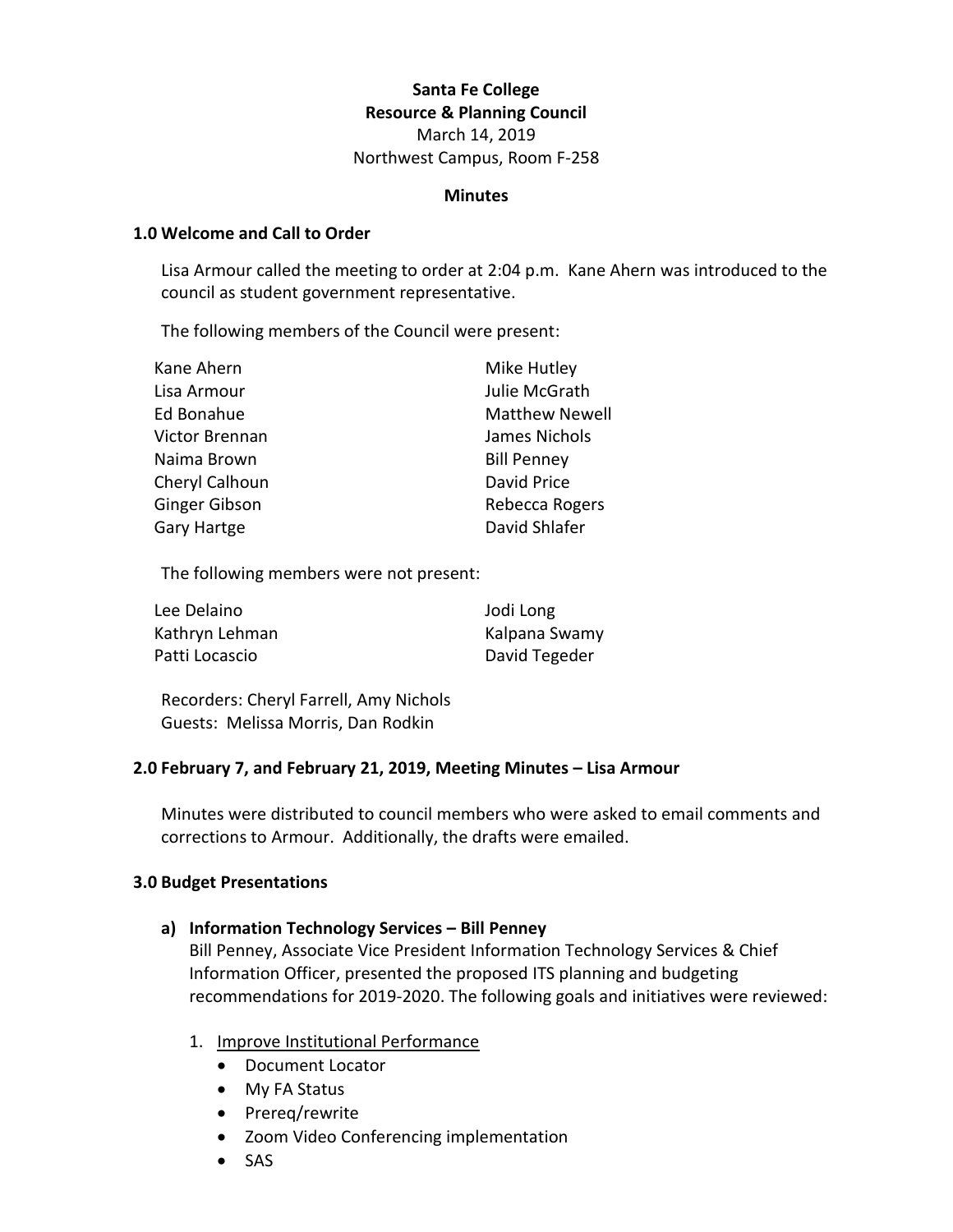- ERP-Salesforce-Telex data integration
- Windows 10
- Acalog
- Limited Access program applications

My FA Status, similar to MyStatus, was implemented last month to inform students of financial issues and track their financial aid progress. The Prereq system was rewritten to automate the audit process of student classes. Currently, there are 3 limited access programs available with an online application, and IT plans to have all limited access programs added by end of spring. Both My FA Status and the Prereq system were completely written inhouse, and along with the Limited Access program application, will save hundreds of staff hours per year.

- 2. Enhance Information Security
	- Security Assessment (Penetration Test)
	- SSL Inspection
	- Student logins/Emails
	- No generic accounts/Created Daily guest accounts
	- eSantaFe / O365 single Sign On
	- Layer 3 network configuration

Penney reported a Penetration Test was recently completed to thoroughly check for vulnerabilities with the college's network and servers. Report findings indicated SF performed very well, with only 7 – 8 high priorities which IT has already mitigated.

- 3. Strengthen Campus Safety and Security
	- Emergency notifications
		- o One button
	- Surveillance and intrusion detection
		- o Upgrade/Install Cameras and integrate with centralized system
			- Little School, O and S Building, Davis Center, Spring Arts House
	- Building access controls
	- Cyber Security Awareness

The 1-button system was recently updated and tested over Spring Break. A new user interface allows CCS to create messages for the Police Department to transmit six different emergency notifications to any one of our systems. There are also 3 outdoor speakers which transmit a loud siren, and cameras continue to be added around campus. A tabletop exercise is planned for May 2019.

- 4. Build and Maintain the IT Infrastructure
	- Completed the redundant fiber loop
	- Install new fax server
	- New Phone system
		- o VOIP
		- o SIP trunks with long distance
	- Disaster recovery Failover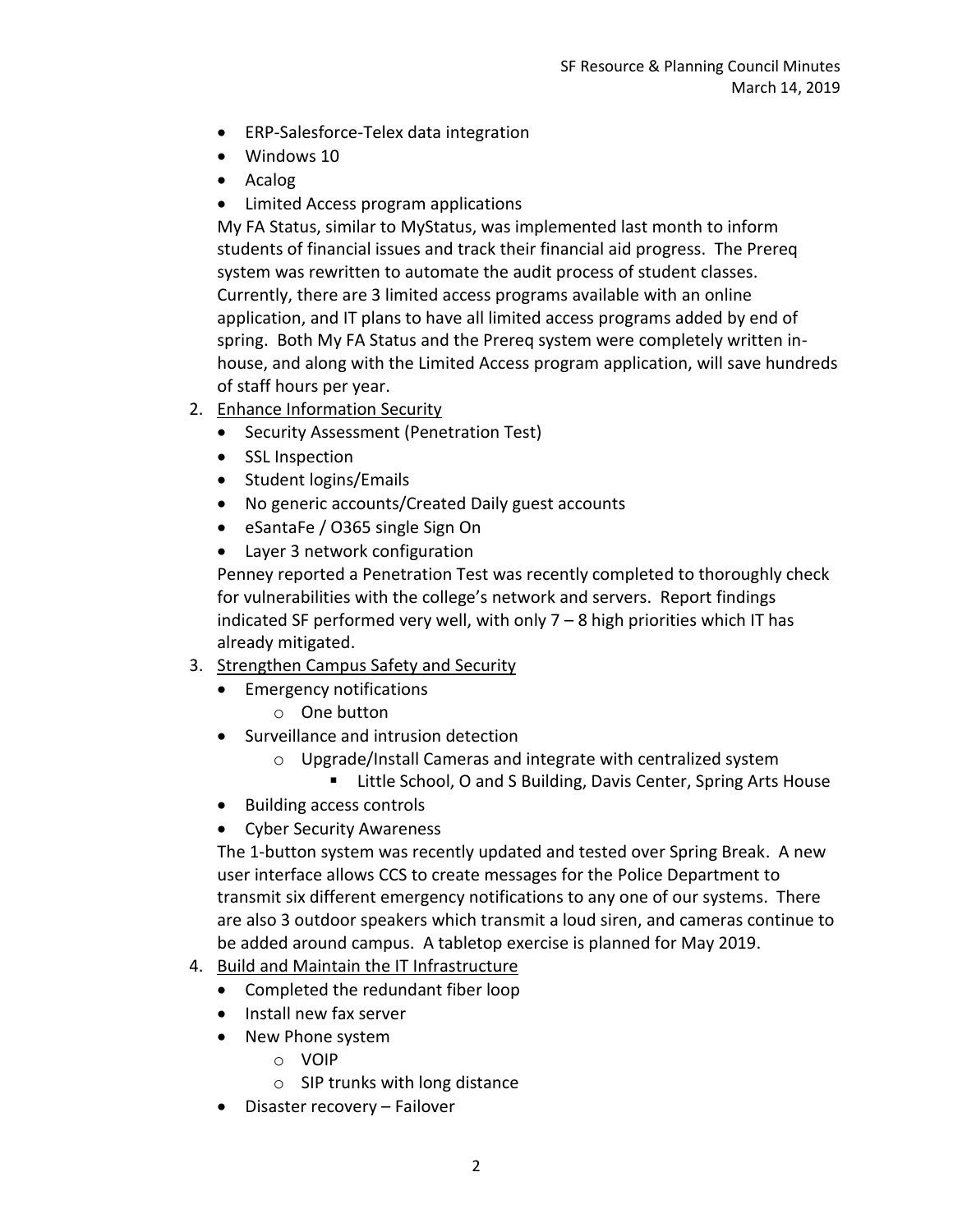With the new phone system, a large block of long distance is utilizing the new SIP trunks, allowing the college to reduce long distance to nearly zero. Once SF recoups the cost of the equipment, the college should see a savings of approximately \$2200.00 per month. The new fax server was implemented and is being utilized by 28 departments currently. IT anticipates eliminating all fax machines and transitioning everyone to the fax server over the next year.

- 5. Drive Innovation in Teaching and Learning
	- 276 Classrooms with AV Equipment
	- 20 classrooms have been upgraded
	- Campus wireless
	- Auto create employee accounts in Canvas

Campus wireless has been installed in all indoor spaces across the NW campus, with Building V just completed over Spring Break. IT will begin installing wireless to outdoor spaces. Penney reported Canvas accounts have been created for all employees for completing online classes in security awareness training, FERPA, etc. on an annual basis.

# **b) Enrollment Management Task Force – Dan Rodkin**

Dan Rodkin, AVP for Student Affairs, reported on behalf of the Enrollment Management Task Force (EMTF). He provided the council with a synopsis of enrollment, and described EMTF priorities intended to increase enrollment.

Rodkin presented an overview of FTE enrollment over the past 5 years, and also by semester. Rodkin stated that Fall 2018 enrollment declined by 0.2%, and although Spring data is not yet available, a 1.5% decline is predicted. Upper-Division FTE is the fastest growing segment of the college, growing approximately 15.5% over the last 4 years plausibly due to the addition of new programs. Online headcount indicates an overall steady increase, with 7% more credits taken online in Fall 2018 than in 2014. Blount Center headcount declined approximately 40% over last 4 years, while FTE declined 50%, possibly due to an increase in online classes.

Rodkin discussed enrollment successes for 2018-19, mentioning HSDE seniors are now able to matriculate to SF post-graduation. In the past, registration was delayed until students graduated and transcripts were received by the college. Additionally, Salesforce licenses grew from 28 to 32. Salesforce enables the college to stay engaged with students and potential students through automatic responses to students' inquiries and requests.

EMTF priorities for 2019-2021 include:

- 1. Continue growth in Salesforce-driven recruitment tools & procedures
- 2. Develop pipeline youth outreach programs thru CAP and to MBK/SSS
- 3. Implement campaigns targeting underserved populations
- 4. Expand Saints of SF series to include MBK and other targeted populations
- 5. Get text messaging system deployed an accessible as appropriate
- 6. Conduct a full communications audit for all messaging to students from application through graduation
- 7. Develop ERP-based Programs Applications for all that require applications